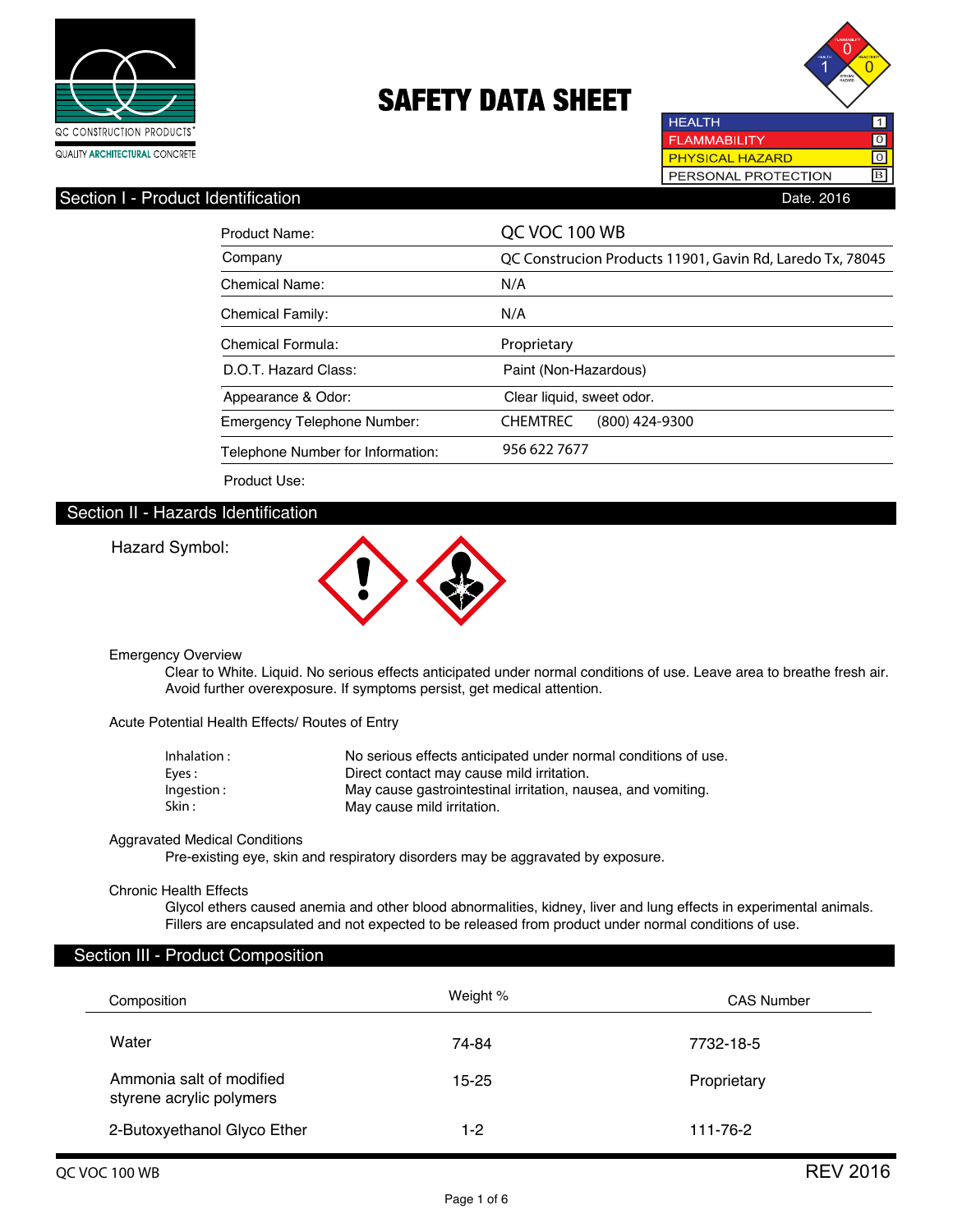## Section IV - First Aid Measures

### **Get immediate medical attention for any significant overexposure.**

| Inhalation:   | Remove victim to fresh air and provide oxygen if breathing is difficult. Give artificial                                                                           |
|---------------|--------------------------------------------------------------------------------------------------------------------------------------------------------------------|
|               | respiration if not breathing. Get immediate medical attention.                                                                                                     |
| Skin Contact: | Remove contaminated clothing and shoes. Flush skin with water. Follow by washing                                                                                   |
|               | with soap and water. If irritation occurs, get medical attention. Do not reuse clothing<br>until cleaned.                                                          |
|               |                                                                                                                                                                    |
| Eye Contact:  | Flush eves with plenty of water for 15 minutes while holding eyelids open. Get medical<br>attention.                                                               |
| Ingestion:    | Do not induce vomiting. If vomiting occurs spontaneously, keep head below hips to<br>prevent aspiration of liquid into the lungs. Get immediate medical attention. |

## Section V - Fire Fighting Measure

| Flash point                           | Not available.                                                                     |
|---------------------------------------|------------------------------------------------------------------------------------|
| Method                                | Not applicable.                                                                    |
| Burning rate                          | Non-Flammable Liquid                                                               |
| Lower explosion limit                 | Not available.                                                                     |
| Upper explosion limit                 | Not available.                                                                     |
| Autoignition temperature              | Not available.                                                                     |
| Extinguishing media                   | This product is not expected to burn under normal conditions of use.               |
| Hazardous combustion products         | Carbon monoxide and carbon dioxide can form. Smoke, fumes.                         |
| Protective equipment for firefighters | Use accepted fire fighting techniques. Wear full firefighting protective clothing, |
|                                       | including self-contained breathing apparatus (SCBA).                               |
| Fire and explosion conditions         | This product not expected to ignite under normal conditions of use.                |

## Section VI - Accidental Release Measures

Transfer to apropiate container for disposal. Stop now. Contain spill. Keep out courses. absorb spill in sand. earth or other suitable meterial. transfer to appropiate container for disposal. Use appropiate protective equipment. Avoid contact with material

## Section VII - Handling and Storage

Handle in compliance with common hygienic practices. Clean hands thoroughly after handling. Keep from freezing. do not use in contened or poorly ventilated areas. Prevent anhalation of vapor, ingestion and contact with skin eyes and clothing. Keep container closed when not in use. Precautions also apply to emptied containers. store in sealed containers in a dry, ventilated warehouse location above freezing.

## Section VIII - Exposure Controls / Personal Protection

## **Control Parameters**

## Occupationals Exposure Limits

| <b>Chemical Identity</b>          | <b>Type</b>  | <b>Exposure Limit Values</b> | Source                                                                                                                                                                    |
|-----------------------------------|--------------|------------------------------|---------------------------------------------------------------------------------------------------------------------------------------------------------------------------|
| 2-Butoxyethanol<br>(Glycol ether) | TWA          | 20 ppm                       | US. ACGIH Threshold Limit Values (2011)                                                                                                                                   |
|                                   | PEL          | 50 ppm                       | US. OSHA Table Z-1 Limits for Air Contaminats<br>(29 CFR 1910.1000) (02 2006)                                                                                             |
| <b>Chemical Name</b>              | Type         | <b>Exposure Limit Values</b> | Source                                                                                                                                                                    |
| 2-Butoxyethanol<br>(Glycol ether) | <b>TWA</b>   | 20 ppm                       | Canada. British Columbia OEL.s. (Occupational<br>Exposure Limits for Chemical Substances, Occupa-<br>tional Health and safety Regulation 296/97, as<br>amended) (07 2007) |
| 2-Butoxyethanol<br>(Glycol ether) | <b>TWAEV</b> | 20 ppm                       | Canada. Ontario OELs. (Control of Exposure to<br>Biological or Chemical Agents) (11 2010)                                                                                 |
| 2-Butoxyethanol<br>(Glycol ether) | <b>TWA</b>   | 20 ppm 97 mg/m3              | Canada. Quebec OELs. (Ministry of Labor - Regulation<br>Respecting the Quality of the Work Environment) (12<br>2008)                                                      |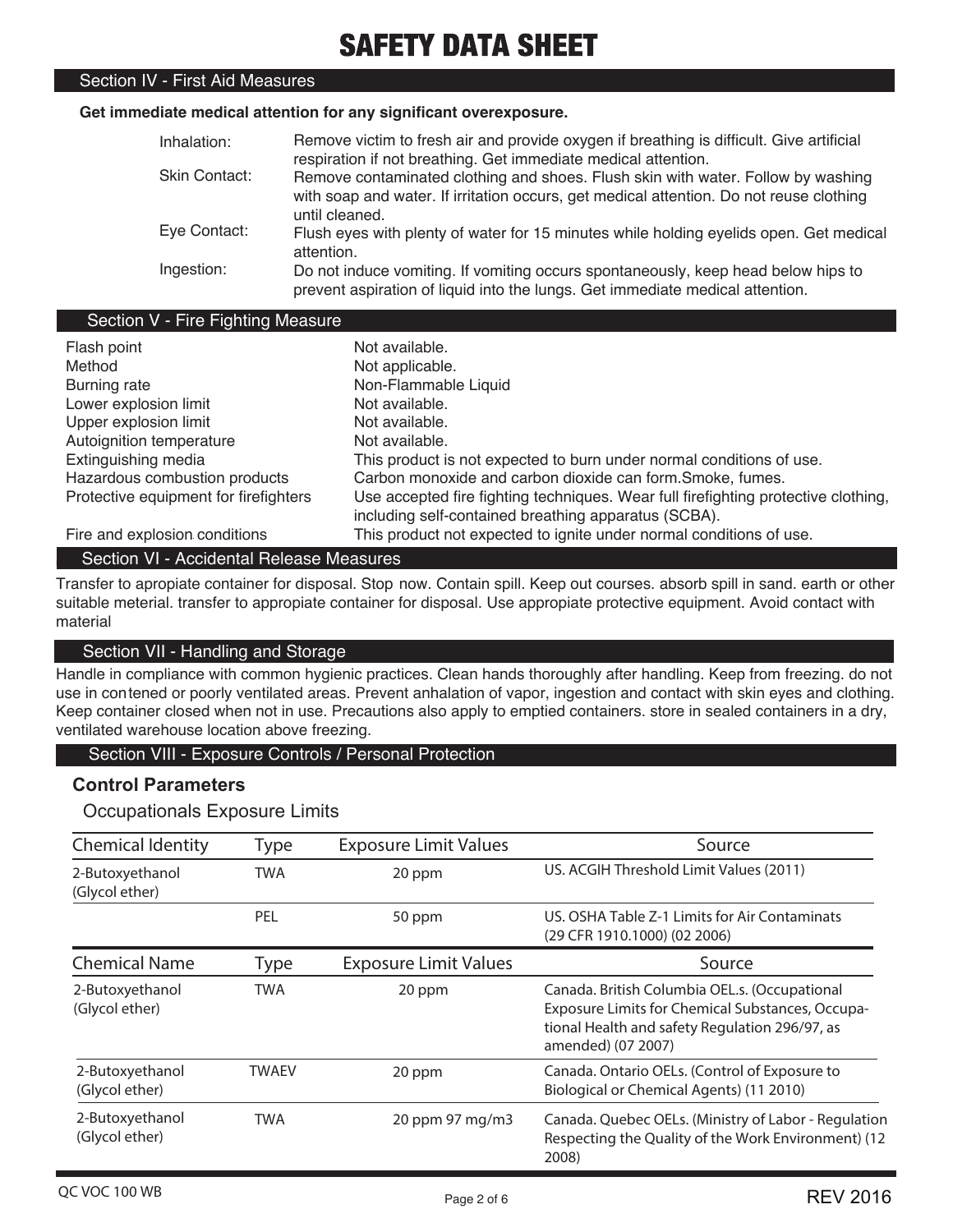## Section VIII - Exposure Controls / Personal Protection

Personal Protective Equipment

*Biological Limit Values* 



| <b>Chemical Identity</b>                                                                                                                                                                                                                                             | <b>Exposure Limit Values</b>                                                                                                                                                                     | <b>Source</b>                                                                                                                                                                                                                                                                                                                                      |
|----------------------------------------------------------------------------------------------------------------------------------------------------------------------------------------------------------------------------------------------------------------------|--------------------------------------------------------------------------------------------------------------------------------------------------------------------------------------------------|----------------------------------------------------------------------------------------------------------------------------------------------------------------------------------------------------------------------------------------------------------------------------------------------------------------------------------------------------|
| 2-butoxyethanol<br>(Glycol ether)<br>(Butoxyacetic acid (BAA),<br>with hydrolysis: Sampling<br>time: Enf of shift.)                                                                                                                                                  | 200 mg/g (Cretinine in urine)                                                                                                                                                                    | <b>ACGIH BEL (03 2013)</b>                                                                                                                                                                                                                                                                                                                         |
| Appropriate Engineering controls                                                                                                                                                                                                                                     | local exhaust ventilation may be required.                                                                                                                                                       | Observe good industrial hygiene practices. Observe occupational exposure limits<br>and minimize the risk of anhalation of vapors and mist. Mechanical vantilation or                                                                                                                                                                               |
| Section IX - Physical and Chemical Properties                                                                                                                                                                                                                        |                                                                                                                                                                                                  |                                                                                                                                                                                                                                                                                                                                                    |
| Form:<br>Color:<br>pH:<br>Vapour pressure:<br>Vapor density:<br>Melting point/range:<br>Freezing point:<br>Boiling point/range:<br>Water solubility:<br><b>Specific Gravity:</b><br>% Volatile Weight:<br>Section X - Reactivity / Estability<br>Substances to Avoid | Liquid<br>Clear to White<br>Not available.<br>Not available.<br>Heavier than air<br>Not available.<br>Not available.<br>Not available.<br>Soluble<br>1.0<br>63.7%<br>Strong acids. Strong bases. |                                                                                                                                                                                                                                                                                                                                                    |
| Stability                                                                                                                                                                                                                                                            | Stable                                                                                                                                                                                           |                                                                                                                                                                                                                                                                                                                                                    |
| Hazardous polymerization                                                                                                                                                                                                                                             | Will not occur.                                                                                                                                                                                  |                                                                                                                                                                                                                                                                                                                                                    |
| Section XI - Toxicological Information                                                                                                                                                                                                                               |                                                                                                                                                                                                  |                                                                                                                                                                                                                                                                                                                                                    |
| 2-Butoxyethanol (Glycol ether), CAS-No.: 111-76-2                                                                                                                                                                                                                    |                                                                                                                                                                                                  |                                                                                                                                                                                                                                                                                                                                                    |
| Acute oral toxicity (LD-50 oral)                                                                                                                                                                                                                                     | 2,600 mg/kg (Rat) 2,420 mg/kg (Rat) 880 mg/kg (Rat) 1,230 mg/kg (Mouse)<br>>1,000-< 2,000mg/kg (Rat)>560-<3,000mg/kg (Rat)                                                                       | 1,200 mg/kg (Mouse) 320 mg/kg (Rabbit) 1,200 mg/kg (Guinea pig) 1,480 mg/kg (Rat)<br>1,200 mg/kg (Guinea pig) 1,414 mg/kg (Guinea pig) 2,005 mg/kg (Mouse) 1,480 mg/kg<br>(Rat) 615 mg/kg (Rat) 1,519 mg/kg (Mouse) 695 mg/kg (Rabbit) 1,414 mg/kg (Guinea pig)<br>1,746 mg/kg (Rat) 500 mg/kg (Guinea pig) > 695mg/kg (Dog)>530-<2,800mg/kg (Rat) |
| Acuteinhalationtoxicity(LC-50)                                                                                                                                                                                                                                       | (Rat) for7h (Guineapig) for7h (Mouse) for7h (Dog) for4h (Rat) for1h (Guineapig)>=<br>for7h (Rabbit) (Rat) for1h (Guineapig) (Rat)                                                                | 3.34mg/lfor1 h (Guineapig) for4h (Rat)>=3.06mg/lfor1h (Guinea pig)>4.9mg/l (Rat) (Rat) (Rat)                                                                                                                                                                                                                                                       |
| Acute dermal toxicity<br>(LD-50 dermal)                                                                                                                                                                                                                              | (Rabbit) 435 mg/kg (Rabbit) 1,060 mg/kg (Rabbit)                                                                                                                                                 | 400 mg/kg (Rabbit) 6,411 mg/kg (Guinea pig) > 2,000 mg/kg (Rat) 841 mg/kg (Rabbit)<br>> 1,200 mg/kg (Guinea pig) > 2,000 mg/kg (Guinea pig) 667 mg/kg (Rabbit) > 2,000 mg/kg                                                                                                                                                                       |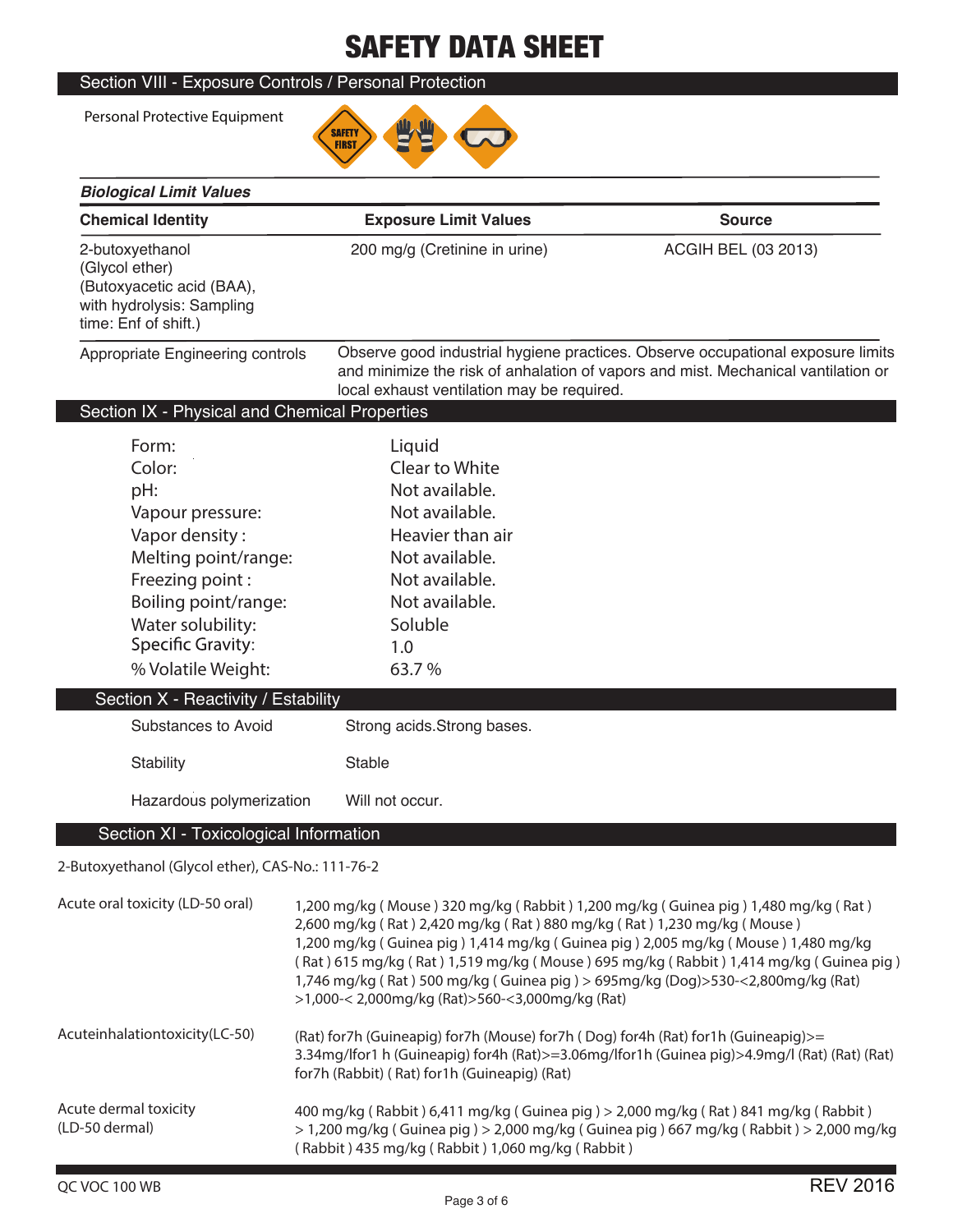| Section XII - Ecological Information                              |                                                                    |
|-------------------------------------------------------------------|--------------------------------------------------------------------|
| Acute hazard to the aquatic environment:<br><b>Fish</b>           |                                                                    |
| <b>Product:</b>                                                   | No data available                                                  |
| <b>Specified substance(s):</b><br>2-Butoxyethanol (Glycol ether)  | LC 50 (Bluegill (Lepomis macrochirus), 96h): 1,490 mg/l Mortality. |
| <b>Aquatic Invertebrates</b><br><b>Product:</b>                   | No data available                                                  |
| <b>Specified substance(s):</b><br>2-Butoxyethanol (Glycol ether)  | LC 50 (Water flea (Daphnia magna), 24h): 1,720 mg/l Mortality.     |
| <b>Chronic hazards to the aquatic environment:</b><br><b>Fish</b> |                                                                    |
| <b>Product:</b>                                                   | No data available                                                  |
| <b>Specified subtance(s):</b><br>2-Butoxyethanol (Glycol ether)   | NOAEL (Danio rerio, 21 d): > 100 mg/l esperimental sesult.         |
| <b>Aquatic Invertebrates</b><br><b>Product:</b>                   | No data available                                                  |
| <b>Toxicity to Aquatic Plants</b><br><b>Product:</b>              | No data available                                                  |
| <b>Persistence and Degradability</b>                              |                                                                    |
| <b>Biodegradation</b><br><b>Product:</b>                          | No data available                                                  |
| <b>BOD/COD Ratio</b><br><b>Product:</b>                           | No data available                                                  |

# Section XIII - Disposal Considerations

Disposal Method. Waste not regulated under RCRA. Disponse of in compliance with state and local regulations.

## Section XIV - Transportation / Shipping Data

CFR / DOT: Not Regulated TDG: Not Regulated IMDG: Not Regulated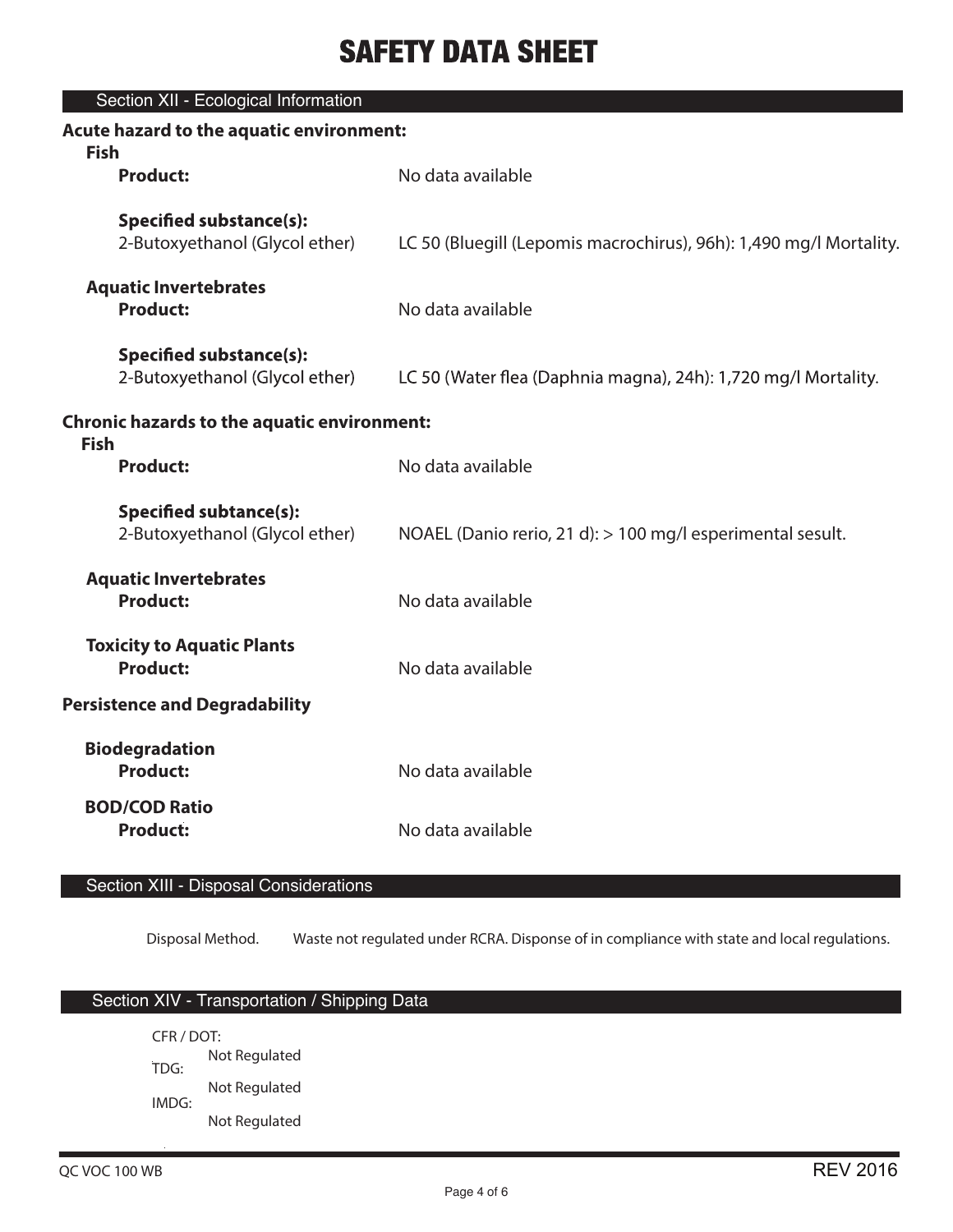## Section XV - Regulatory Information

#### **North American Inventories:**

 All components are listed or exempt from the TSCA inventory. This product or its components are listed on, or exempt from the Canadian Domestic Substances List.

## **U.S. Federal Regulations:**

| SARA 313 Components:                                                                                                                                                              |                                                        |                                                                                                 | 2-Butoxyethanol (Glycol ether)                            | 111-76-2 |
|-----------------------------------------------------------------------------------------------------------------------------------------------------------------------------------|--------------------------------------------------------|-------------------------------------------------------------------------------------------------|-----------------------------------------------------------|----------|
| SARA 311/312 Hazards:                                                                                                                                                             |                                                        | <b>Acute Health Hazard</b>                                                                      |                                                           |          |
| OSHA Hazardous Components:<br>2-Butoxyethanol (Glycol ether) Ethylene glycol<br>Ammonium hydroxide<br>n-Butanol<br>Formaldehyde<br>Ethylene oxide<br>Propylene oxide<br>p-Dioxane |                                                        | 111-76-2<br>1336-21-6<br>$71 - 36 - 3$<br>$50 - 00 - 0$<br>$75 - 21 - 8$<br>75-56-9<br>123-91-1 |                                                           |          |
| OSHA Status: Considered:<br>hazardous based on the<br>following criteria:                                                                                                         |                                                        | Irritant                                                                                        |                                                           |          |
| <b>OSHA Flammability:</b>                                                                                                                                                         |                                                        | Not Regulated                                                                                   |                                                           |          |
| Regulatory VOC (less water and exempt solvent)                                                                                                                                    |                                                        | 78g/l                                                                                           |                                                           |          |
| VOC Method 310                                                                                                                                                                    |                                                        | 3.08%                                                                                           |                                                           |          |
| <b>U.S. State Regulations:</b>                                                                                                                                                    |                                                        |                                                                                                 |                                                           |          |
| <b>MASS RTK Components:</b>                                                                                                                                                       |                                                        | 2-Butoxyethanol (Glycol ether)                                                                  | 111-76-2                                                  |          |
| Penn RTK Components:                                                                                                                                                              | Water<br>Acrylic latex polymer<br>Non-ionic surfactant | 2-Butoxyethanol (Glycol ether)                                                                  | 7732-18-5<br>PROPRYETARY<br>PROPRYETARY<br>$111 - 76 - 2$ |          |
| NJ RTK Components:                                                                                                                                                                | Water<br>Acrylic latex polymer<br>Non-ionic surfactant | 2-Butoxyethanol (Glycol ether)                                                                  | 7732-18-5<br>PROPRYETARY<br>PROPRYETARY<br>$111 - 76 - 2$ |          |

Components under California Proposition 65:

WARNING! Contains chemicals known to the State of California to cause cancer, birth defects and/or other reproductive harm